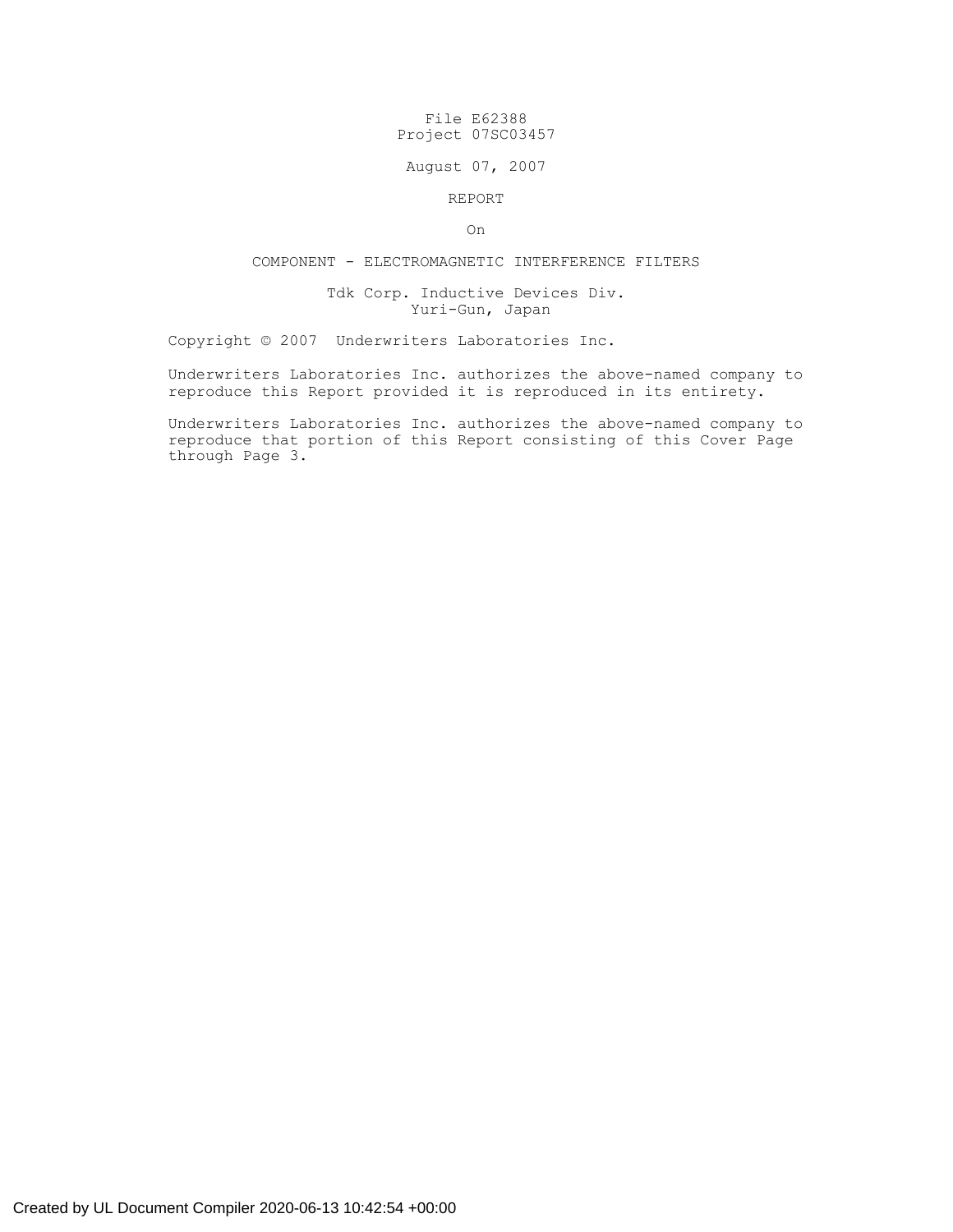| File E62388 | Vol. 13 | Sec. 5     | Page 1 | Issued: 2007-08-07 |
|-------------|---------|------------|--------|--------------------|
|             |         | and Report |        |                    |

DESCRIPTION

PRODUCT COVERED:

USR Component - Electromagnetic Interference Appliance Filters,

Model RTHN-5006, RTHN-5010, RTHN-5016, RTHN-5020, RTHN-5030, RTHN-5040, RTHN-5050, RTHN-5060, RTHN-5080, RTHN-5100, RTHN-5150.

Model RTHC-5006, RTHC-5010, RTHC-5016, RTHC-5020, RTHC-5030, RTHC-5040, RTHC-5050, RTHC-5060, RTHC-5080, RTHC-5100, RTHC-5150.

Model RTHB-5006, RTHB-5010, RTHB-5016, RTHB-5020, RTHB-5030, RTHB-5040, RTHB-5050, RTHB-5060, RTHB-5080, RTHB-5100, RTHB-5150.

Model RTMN-5006, RTMN-5010, RTMN-5016, RTMN-5020, RTMN-5030, RTMN-5040, RTMN-5050, RTMN-5060.

|              | Volts            | Current | Frequency. | Maximum |              |
|--------------|------------------|---------|------------|---------|--------------|
| Catalog. No. | $(V \text{ ac})$ | (A)     | (Hz)       | Phase   | Ambient (°C) |
| RTHN-5006    | 500              | 6       | 50/60      | 3       | 50           |
| RTHC-5006    |                  |         |            |         |              |
| RTHB-5006    |                  |         |            |         |              |
| RTMN-5006    |                  |         |            |         |              |
| RTHN-5010    | 500              | 10      | 50/60      | 3       | 50           |
| RTHC-5010    |                  |         |            |         |              |
| RTHB-5010    |                  |         |            |         |              |
| RTMN-5010    |                  |         |            |         |              |
| RTHN-5016    | 500              | 16      | 50/60      | 3       | 50           |
| RTHC-5016    |                  |         |            |         |              |
| RTHB-5016    |                  |         |            |         |              |
| RTMN-5016    |                  |         |            |         |              |
| $RTHN-5020$  | 500              | 20      | 50/60      | 3       | 50           |
| RTHC-5020    |                  |         |            |         |              |
| RTHB-5020    |                  |         |            |         |              |
| RTMN-5020    |                  |         |            |         |              |
| RTHN-5030    | 500              | 30      | 50/60      | 3       | 50           |
| RTHC-5030    |                  |         |            |         |              |
| RTHB-5030    |                  |         |            |         |              |
| RTMN-5030    |                  |         |            |         |              |

ELECTRICAL RATINGS: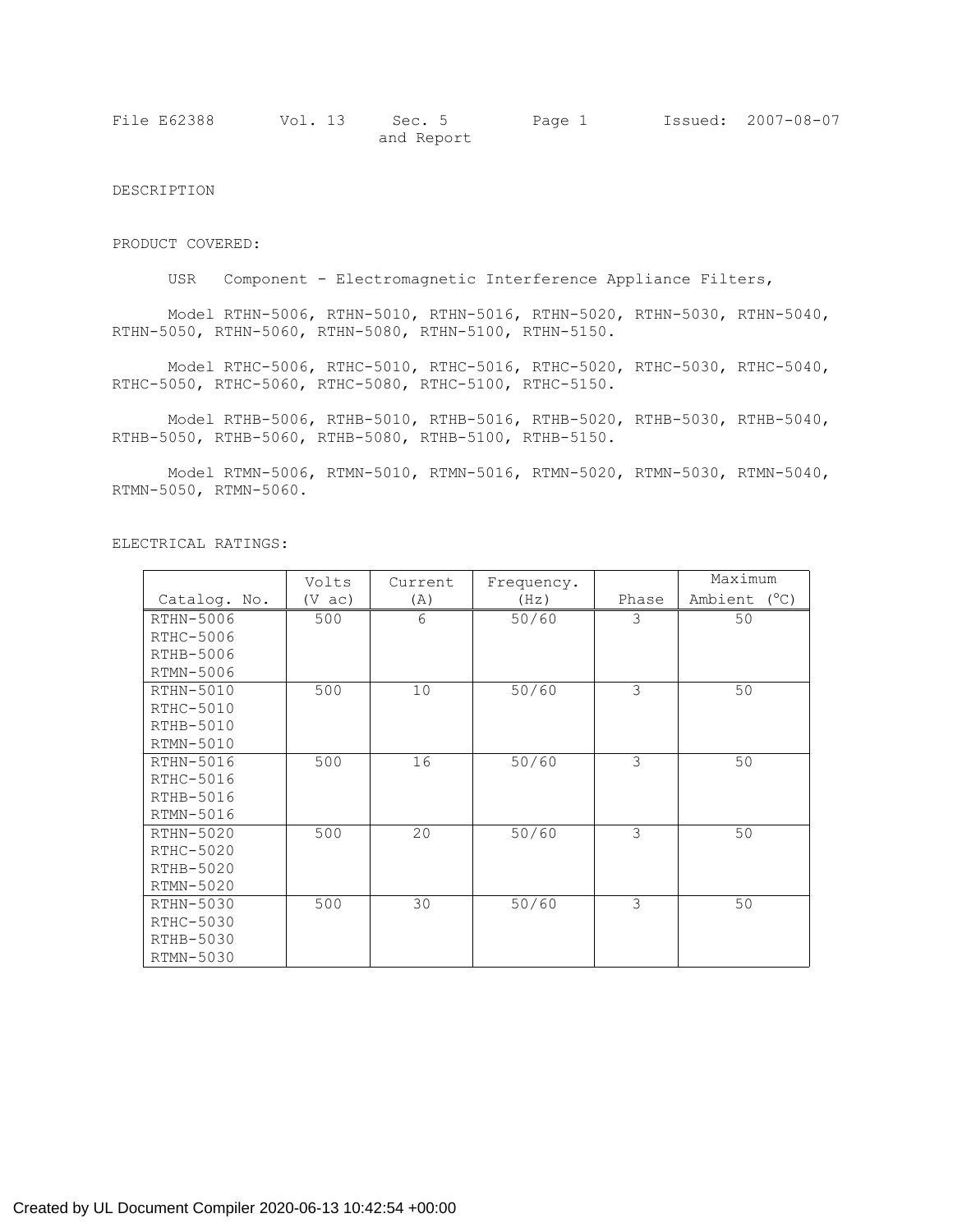| File E62388 | Vol. 13 Sec. 5 | Page 2 | Issued: 2007-08-07 |
|-------------|----------------|--------|--------------------|
|             | and Report     |        |                    |

|              | Volts      | Current | Frequency. |       | Maximum      |
|--------------|------------|---------|------------|-------|--------------|
| Catalog. No. | $(V \tac)$ | (A)     | (Hz)       | Phase | Ambient (°C) |
| $RTHN-5040$  | 500        | 40      | 50/60      | 3     | 50           |
| RTHC-5040    |            |         |            |       |              |
| $RTHB-5040$  |            |         |            |       |              |
| $RTMN-5040$  |            |         |            |       |              |
| RTHN-5050    | 500        | 50      | 50/60      | 3     | 50           |
| RTHC-5050    |            |         |            |       |              |
| RTHB-5050    |            |         |            |       |              |
| RTMN-5050    |            |         |            |       |              |
| RTHN-5060    | 500        | 60      | 50/60      | 3     | 50           |
| RTHC-5060    |            |         |            |       |              |
| RTHB-5060    |            |         |            |       |              |
| RTMN-5060    |            |         |            |       |              |
| RTHN-5080    | 500        | 80      | 50/60      | 3     | 50           |
| RTHC-5080    |            |         |            |       |              |
| RTHB-5080    |            |         |            |       |              |
| RTHN-5100    | 500        | 100     | 50/60      | 3     | 50           |
| RTHC-5100    |            |         |            |       |              |
| RTHB-5100    |            |         |            |       |              |
| RTHN-5150    | 500        | 150     | 50/60      | 3     | 50           |
| RTHC-5150    |            |         |            |       |              |
| RTHB-5150    |            |         |            |       |              |

ELECTRICAL RATINGS (CONT.):

TECHNICAL CONSIDERATIONS (NOT FOR FIELD REPRESENTATIVE'S USE):

For use only in complete equipment where the acceptability of the combination is determined by Underwriters Laboratories Inc. The following are among the features which should be judged during the investigation of the equipment in which this filter is used:

Models have been judged on the basis of the spacing requirements in the Standard for Electromagnetic Interference Filters (UL 1283 Fifth Edition) which would cover the component itself if submitted for unrestricted Listing.

USR - Indicates investigation to the Standard for Electromagnetic Interference Filters, UL 1283, Fifth Edition, dated November 30, 2005.